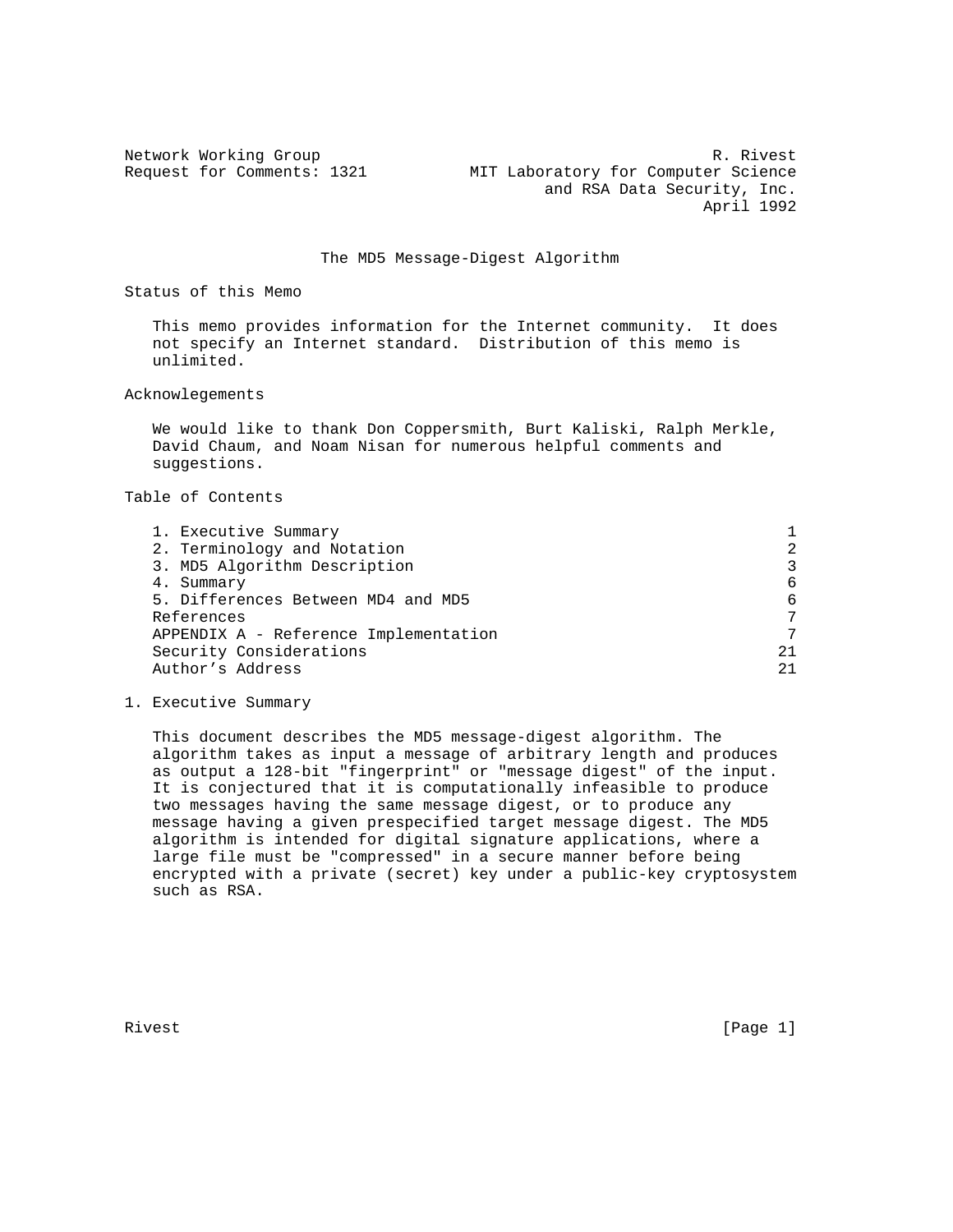The MD5 algorithm is designed to be quite fast on 32-bit machines. In addition, the MD5 algorithm does not require any large substitution tables; the algorithm can be coded quite compactly.

 The MD5 algorithm is an extension of the MD4 message-digest algorithm 1,2]. MD5 is slightly slower than MD4, but is more "conservative" in design. MD5 was designed because it was felt that MD4 was perhaps being adopted for use more quickly than justified by the existing critical review; because MD4 was designed to be exceptionally fast, it is "at the edge" in terms of risking successful cryptanalytic attack. MD5 backs off a bit, giving up a little in speed for a much greater likelihood of ultimate security. It incorporates some suggestions made by various reviewers, and contains additional optimizations. The MD5 algorithm is being placed in the public domain for review and possible adoption as a standard.

For OSI-based applications, MD5's object identifier is

 md5 OBJECT IDENTIFIER ::=  $iso(1)$  member-body(2) US(840) rsadsi(113549) digestAlgorithm(2) 5}

 In the X.509 type AlgorithmIdentifier [3], the parameters for MD5 should have type NULL.

2. Terminology and Notation

 In this document a "word" is a 32-bit quantity and a "byte" is an eight-bit quantity. A sequence of bits can be interpreted in a natural manner as a sequence of bytes, where each consecutive group of eight bits is interpreted as a byte with the high-order (most significant) bit of each byte listed first. Similarly, a sequence of bytes can be interpreted as a sequence of 32-bit words, where each consecutive group of four bytes is interpreted as a word with the low-order (least significant) byte given first.

Let  $x_i$  denote "x sub i". If the subscript is an expression, we surround it in braces, as in  $x_{i+1}$ . Similarly, we use  $\land$  for superscripts (exponentiation), so that  $x^i$  denotes x to the i-th power.

 Let the symbol "+" denote addition of words (i.e., modulo-2^32 addition). Let X <<< s denote the 32-bit value obtained by circularly shifting (rotating) X left by s bit positions. Let not(X) denote the bit-wise complement of X, and let X v Y denote the bit-wise OR of X and Y. Let X xor Y denote the bit-wise XOR of X and Y, and let XY denote the bit-wise AND of X and Y.

Rivest [Page 2]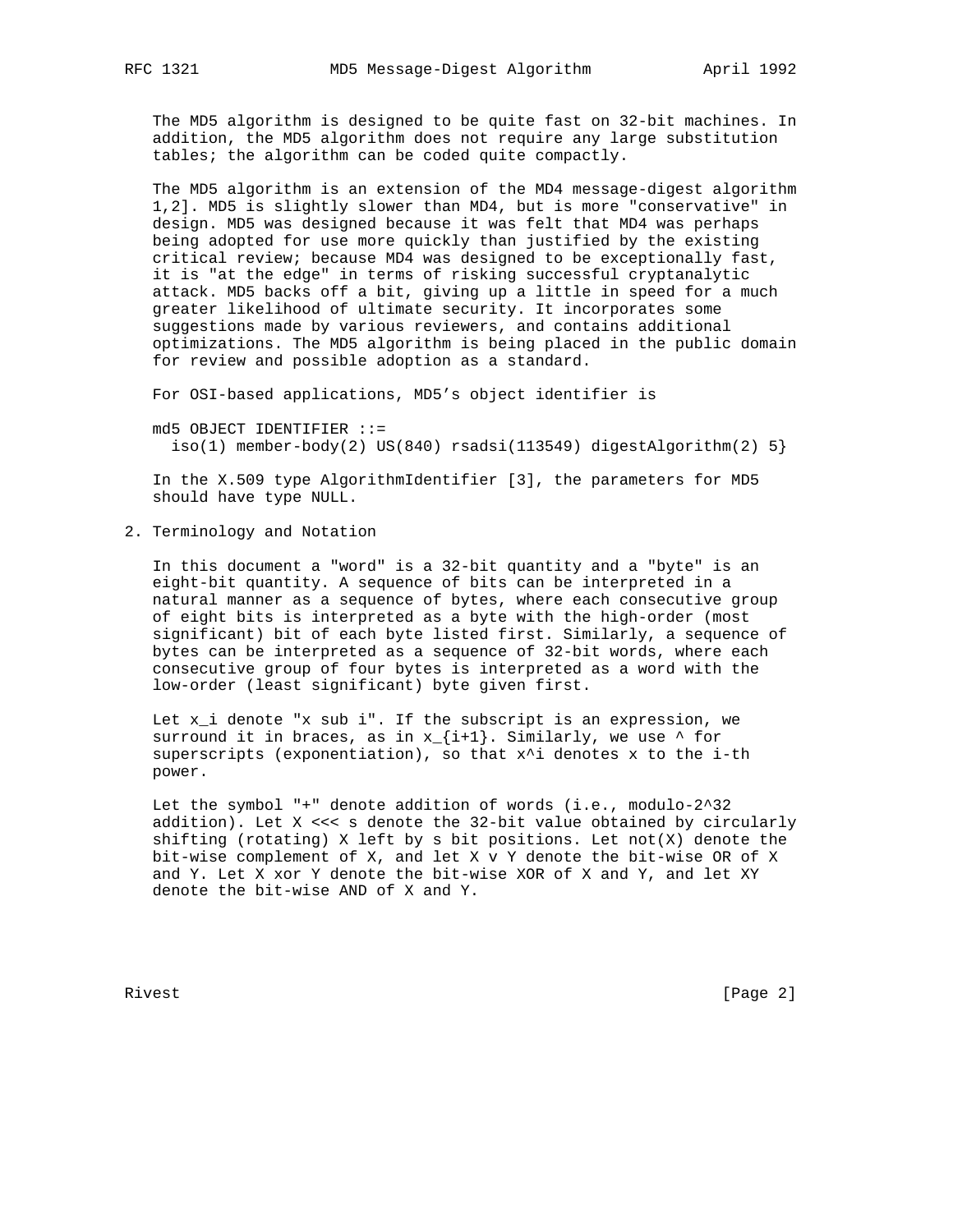## 3. MD5 Algorithm Description

 We begin by supposing that we have a b-bit message as input, and that we wish to find its message digest. Here b is an arbitrary nonnegative integer; b may be zero, it need not be a multiple of eight, and it may be arbitrarily large. We imagine the bits of the message written down as follows:

 $m_0 m_1 ... m_{b-1}$ 

 The following five steps are performed to compute the message digest of the message.

3.1 Step 1. Append Padding Bits

 The message is "padded" (extended) so that its length (in bits) is congruent to 448, modulo 512. That is, the message is extended so that it is just 64 bits shy of being a multiple of 512 bits long. Padding is always performed, even if the length of the message is already congruent to 448, modulo 512.

 Padding is performed as follows: a single "1" bit is appended to the message, and then "0" bits are appended so that the length in bits of the padded message becomes congruent to 448, modulo 512. In all, at least one bit and at most 512 bits are appended.

3.2 Step 2. Append Length

 A 64-bit representation of b (the length of the message before the padding bits were added) is appended to the result of the previous step. In the unlikely event that b is greater than 2^64, then only the low-order 64 bits of b are used. (These bits are appended as two 32-bit words and appended low-order word first in accordance with the previous conventions.)

 At this point the resulting message (after padding with bits and with b) has a length that is an exact multiple of 512 bits. Equivalently, this message has a length that is an exact multiple of 16 (32-bit) words. Let M[0 ... N-1] denote the words of the resulting message, where N is a multiple of 16.

3.3 Step 3. Initialize MD Buffer

 A four-word buffer (A,B,C,D) is used to compute the message digest. Here each of A, B, C, D is a 32-bit register. These registers are initialized to the following values in hexadecimal, low-order bytes first):

Rivest [Page 3]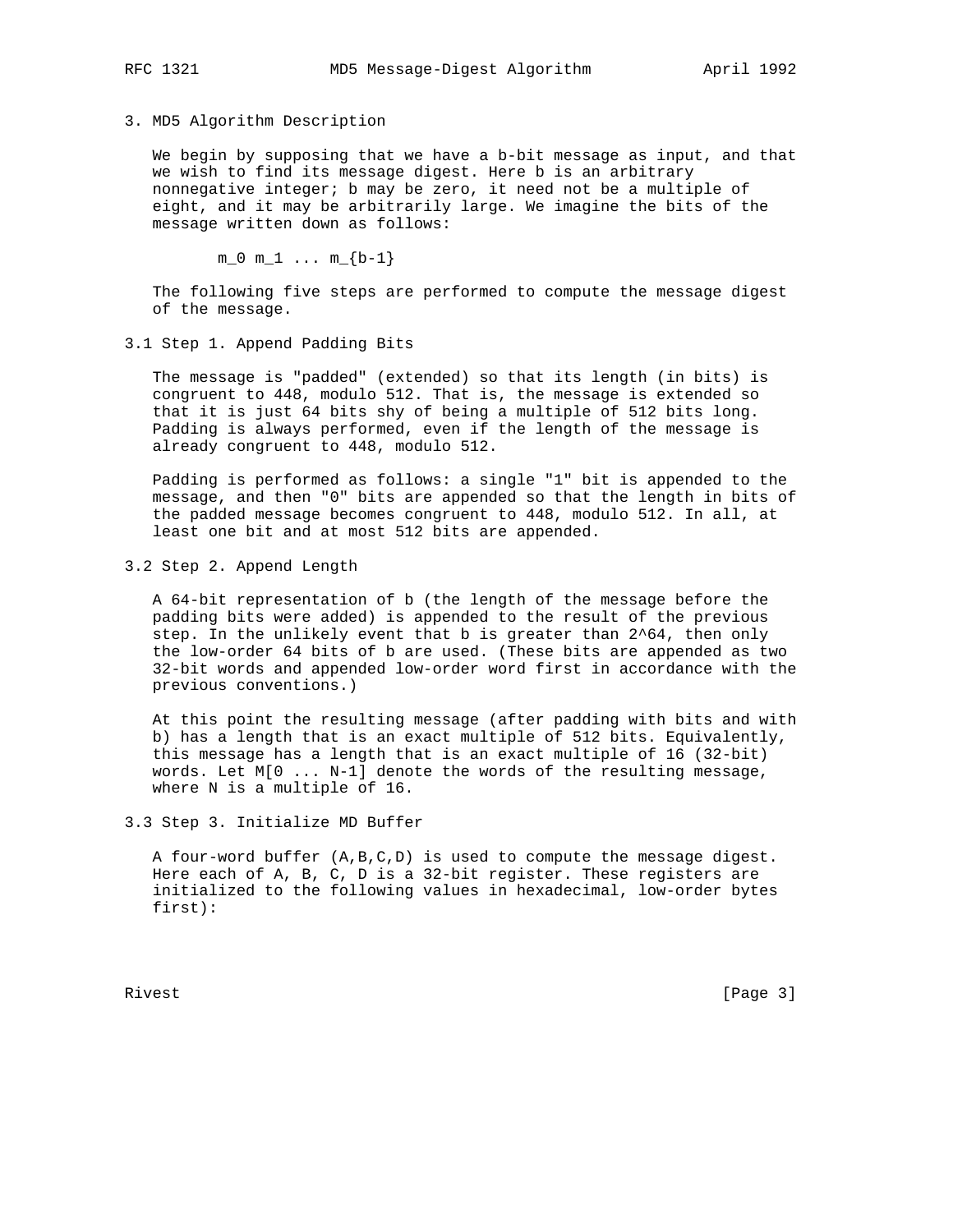word A: 01 23 45 67 word B: 89 ab cd ef word C: fe dc ba 98 word D: 76 54 32 10

3.4 Step 4. Process Message in 16-Word Blocks

 We first define four auxiliary functions that each take as input three 32-bit words and produce as output one 32-bit word.

> $F(X,Y,Z) = XY \text{ v } not(X) Z$  $G(X,Y,Z) = XZ \tV Y \tnot (Z)$  $H(X,Y,Z) = X x 0r Y x 0r Z$  $I(X,Y,Z) = Y xor (X v not(Z))$

 In each bit position F acts as a conditional: if X then Y else Z. The function F could have been defined using + instead of v since XY and  $not(X)Z$  will never have  $1's$  in the same bit position.) It is interesting to note that if the bits of X, Y, and Z are independent and unbiased, the each bit of  $F(X,Y,Z)$  will be independent and unbiased.

 The functions G, H, and I are similar to the function F, in that they act in "bitwise parallel" to produce their output from the bits of X, Y, and Z, in such a manner that if the corresponding bits of X, Y, and Z are independent and unbiased, then each bit of  $G(X,Y,Z)$ ,  $H(X,Y,Z)$ , and  $I(X,Y,Z)$  will be independent and unbiased. Note that the function H is the bit-wise "xor" or "parity" function of its inputs.

 This step uses a 64-element table T[1 ... 64] constructed from the sine function. Let T[i] denote the i-th element of the table, which is equal to the integer part of  $4294967296$  times abs( $sin(i)$ ), where i is in radians. The elements of the table are given in the appendix.

Do the following:

 /\* Process each 16-word block. \*/ For  $i = 0$  to  $N/16-1$  do

 /\* Copy block i into X. \*/ For  $j = 0$  to 15 do Set X[j] to M[i\*16+j]. end  $/*$  of loop on  $j * /$  /\* Save A as AA, B as BB, C as CC, and D as DD. \*/  $AA = A$  $BB = B$ 

Rivest [Page 4]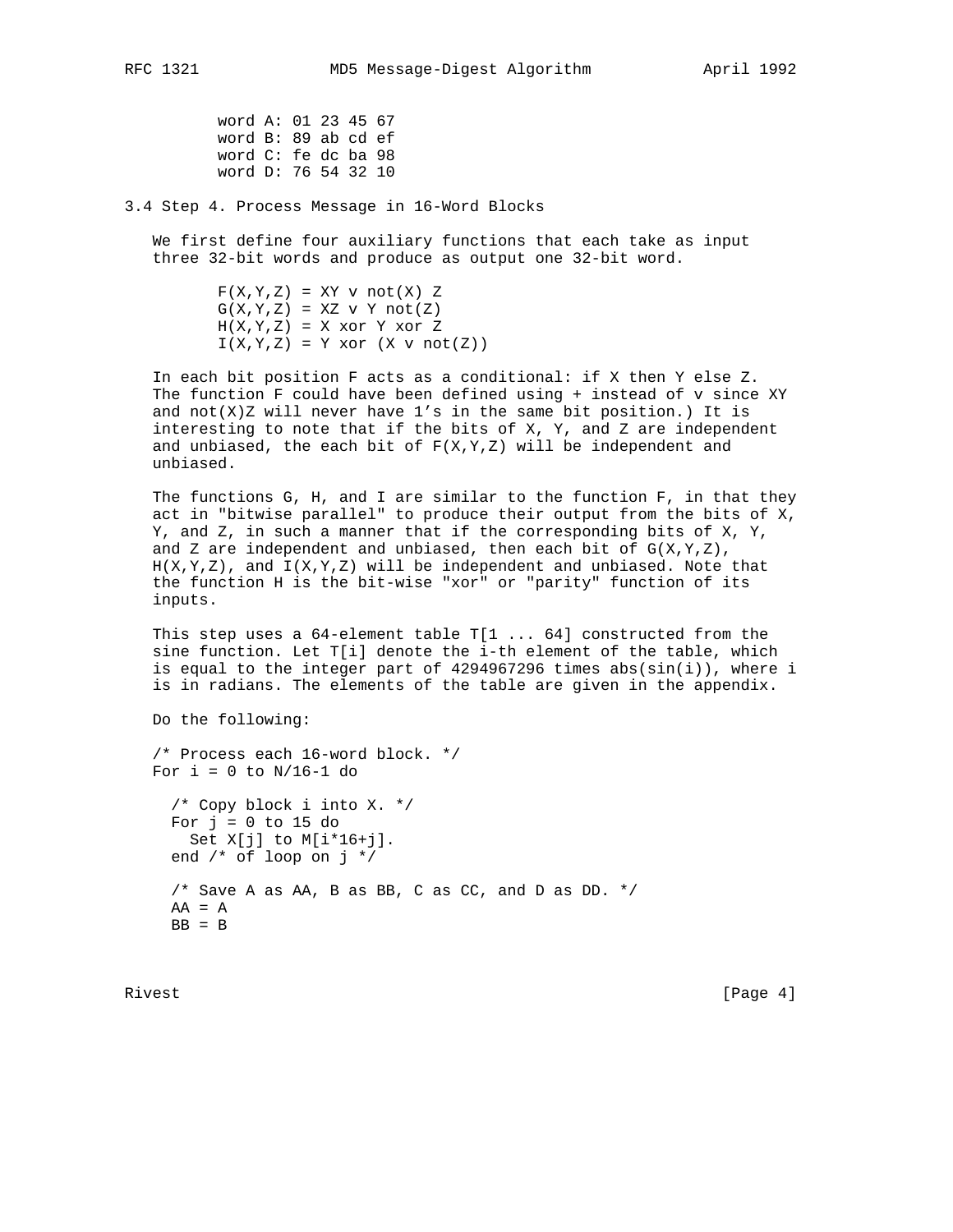```
CC = CDD = D
```
 /\* Round 1. \*/ /\* Let [abcd k s i] denote the operation  $a = b + ((a + F(b, c, d) + X[k] + T[i]) \ll < s)$ . \*/ /\* Do the following 16 operations. \*/ [ABCD 0 7 1] [DABC 1 12 2] [CDAB 2 17 3] [BCDA 3 22 4] [ABCD 4 7 5] [DABC 5 12 6] [CDAB 6 17 7] [BCDA 7 22 8] [ABCD 8 7 9] [DABC 9 12 10] [CDAB 10 17 11] [BCDA 11 22 12] [ABCD 12 7 13] [DABC 13 12 14] [CDAB 14 17 15] [BCDA 15 22 16] /\* Round 2. \*/ /\* Let [abcd k s i] denote the operation  $a = b + ((a + G(b, c, d) + X[k] + T[i]) \ll < s$ . \*/ /\* Do the following 16 operations. \*/ [ABCD 1 5 17] [DABC 6 9 18] [CDAB 11 14 19] [BCDA 0 20 20] [ABCD 5 5 21] [DABC 10 9 22] [CDAB 15 14 23] [BCDA 4 20 24] [ABCD 9 5 25] [DABC 14 9 26] [CDAB 3 14 27] [BCDA 8 20 28] [ABCD 13 5 29] [DABC 2 9 30] [CDAB 7 14 31] [BCDA 12 20 32] /\* Round 3. \*/ /\* Let [abcd k s t] denote the operation  $a = b + ((a + H(b, c, d) + X[k] + T[i]) \ll < s).$  \*/ /\* Do the following 16 operations. \*/ [ABCD 5 4 33] [DABC 8 11 34] [CDAB 11 16 35] [BCDA 14 23 36] [ABCD 1 4 37] [DABC 4 11 38] [CDAB 7 16 39] [BCDA 10 23 40] [ABCD 13 4 41] [DABC 0 11 42] [CDAB 3 16 43] [BCDA 6 23 44] [ABCD 9 4 45] [DABC 12 11 46] [CDAB 15 16 47] [BCDA 2 23 48]  $/*$  Round 4.  $*/$  /\* Let [abcd k s t] denote the operation  $a = b + ((a + I(b, c, d) + X[k] + T[i]) \ll s \ll s).$  \*/ /\* Do the following 16 operations. \*/ [ABCD 0 6 49] [DABC 7 10 50] [CDAB 14 15 51] [BCDA 5 21 52] [ABCD 12 6 53] [DABC 3 10 54] [CDAB 10 15 55] [BCDA 1 21 56] [ABCD 8 6 57] [DABC 15 10 58] [CDAB 6 15 59] [BCDA 13 21 60] [ABCD 4 6 61] [DABC 11 10 62] [CDAB 2 15 63] [BCDA 9 21 64] /\* Then perform the following additions. (That is increment each of the four registers by the value it had before this block was started.) \*/  $A = A + AA$  $B = B + BB$  $C = C + CC$  $D = D + DD$ end /\* of loop on i \*/

Rivest [Page 5]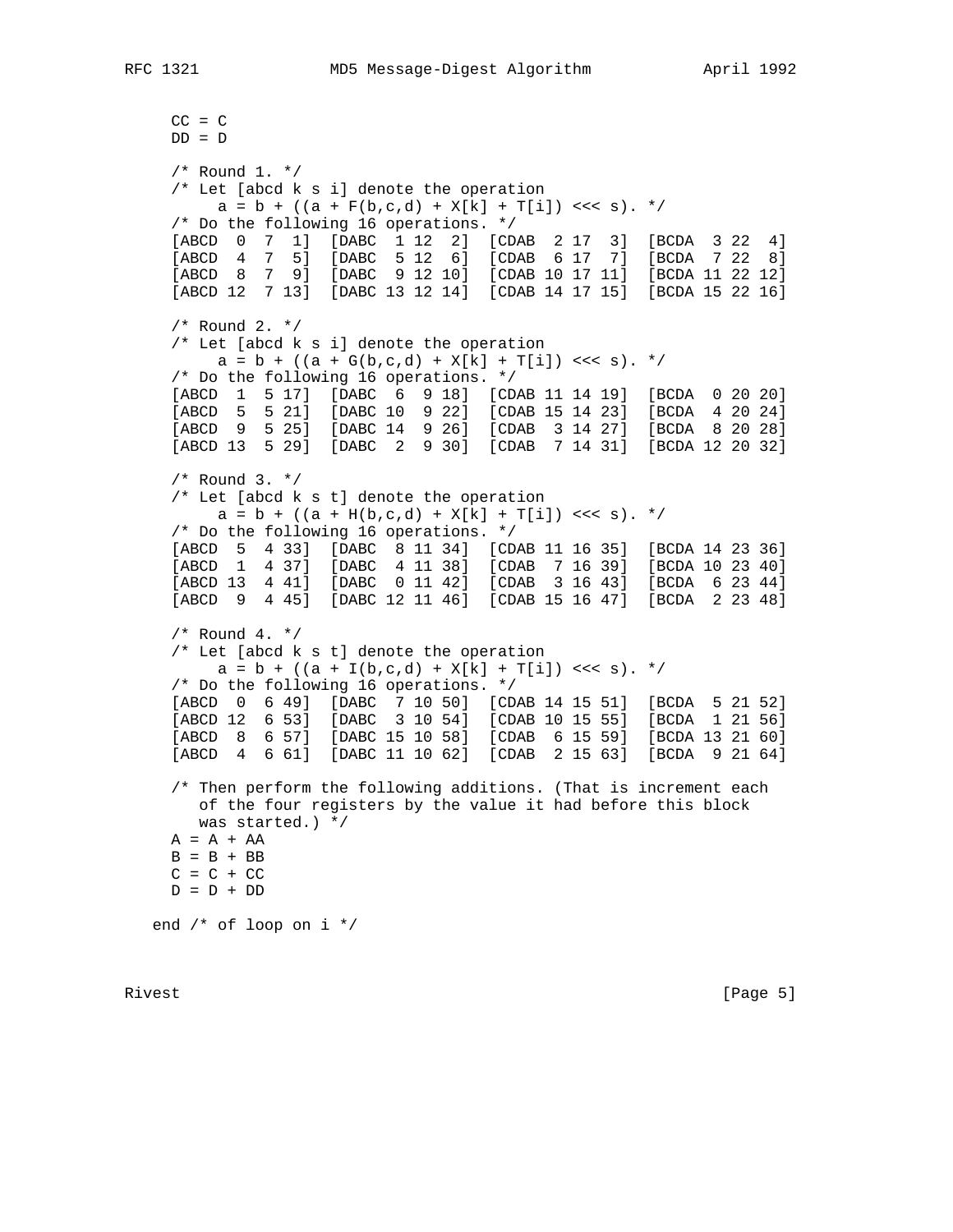## 3.5 Step 5. Output

 The message digest produced as output is A, B, C, D. That is, we begin with the low-order byte of A, and end with the high-order byte of D.

 This completes the description of MD5. A reference implementation in C is given in the appendix.

4. Summary

 The MD5 message-digest algorithm is simple to implement, and provides a "fingerprint" or message digest of a message of arbitrary length. It is conjectured that the difficulty of coming up with two messages having the same message digest is on the order of 2^64 operations, and that the difficulty of coming up with any message having a given message digest is on the order of 2^128 operations. The MD5 algorithm has been carefully scrutinized for weaknesses. It is, however, a relatively new algorithm and further security analysis is of course justified, as is the case with any new proposal of this sort.

5. Differences Between MD4 and MD5

The following are the differences between MD4 and MD5:

- 1. A fourth round has been added.
- 2. Each step now has a unique additive constant.

 3. The function g in round 2 was changed from (XY v XZ v YZ) to (XZ v Y not(Z)) to make g less symmetric.

 4. Each step now adds in the result of the previous step. This promotes a faster "avalanche effect".

 5. The order in which input words are accessed in rounds 2 and 3 is changed, to make these patterns less like each other.

 6. The shift amounts in each round have been approximately optimized, to yield a faster "avalanche effect." The shifts in different rounds are distinct.

Rivest [Page 6]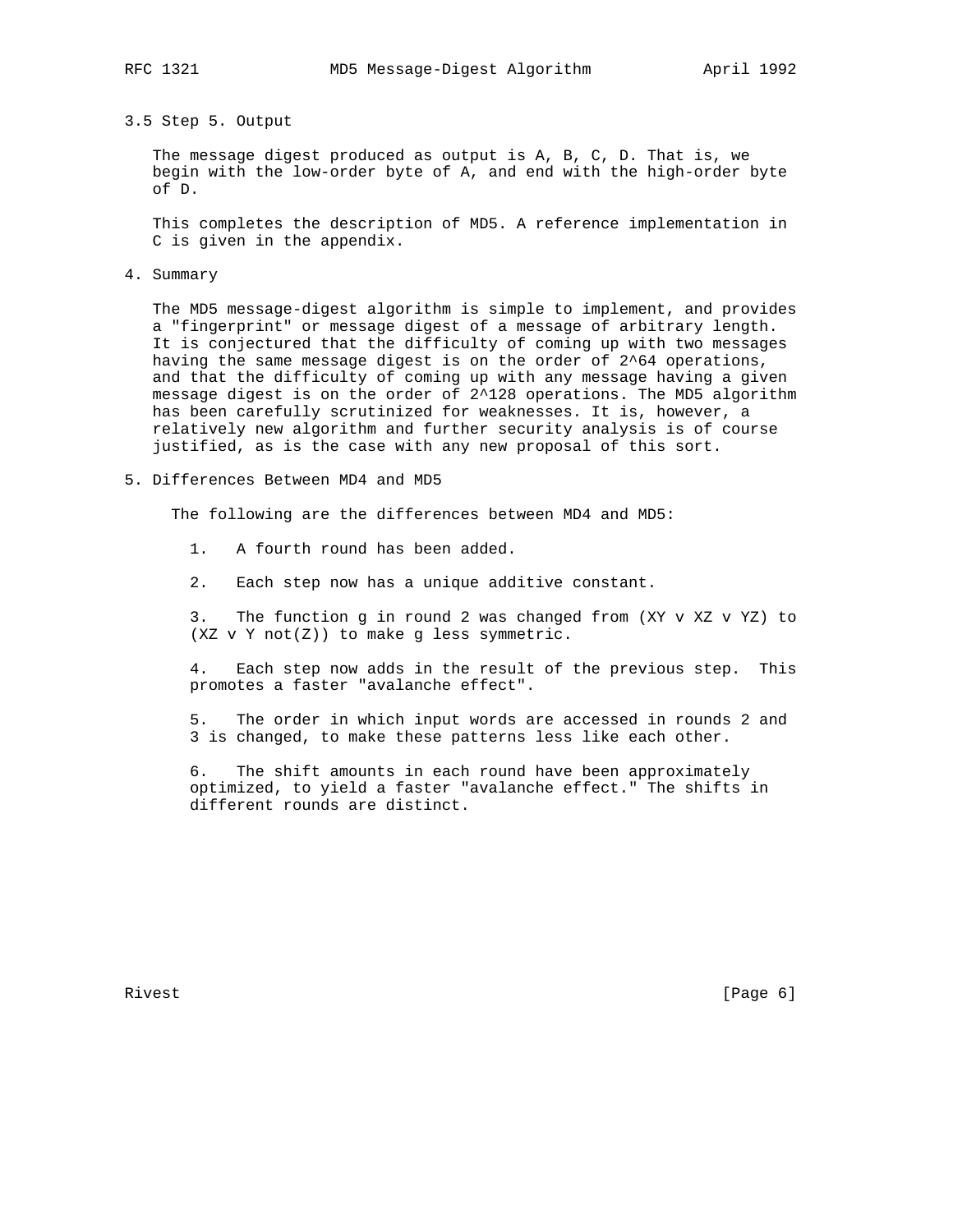References

- [1] Rivest, R., "The MD4 Message Digest Algorithm", RFC 1320, MIT and RSA Data Security, Inc., April 1992.
- [2] Rivest, R., "The MD4 message digest algorithm", in A.J. Menezes and S.A. Vanstone, editors, Advances in Cryptology - CRYPTO '90 Proceedings, pages 303-311, Springer-Verlag, 1991.
- [3] CCITT Recommendation X.509 (1988), "The Directory -Authentication Framework."

APPENDIX A - Reference Implementation

 This appendix contains the following files taken from RSAREF: A Cryptographic Toolkit for Privacy-Enhanced Mail:

global.h -- global header file

md5.h -- header file for MD5

md5c.c -- source code for MD5

For more information on RSAREF, send email to <rsaref@rsa.com>.

The appendix also includes the following file:

mddriver.c -- test driver for MD2, MD4 and MD5

 The driver compiles for MD5 by default but can compile for MD2 or MD4 if the symbol MD is defined on the C compiler command line as 2 or 4.

 The implementation is portable and should work on many different plaforms. However, it is not difficult to optimize the implementation on particular platforms, an exercise left to the reader. For example, on "little-endian" platforms where the lowest-addressed byte in a 32 bit word is the least significant and there are no alignment restrictions, the call to Decode in MD5Transform can be replaced with a typecast.

A.1 global.h

```
/* GLOBAL.H - RSAREF types and constants
 */
```
/\* PROTOTYPES should be set to one if and only if the compiler supports function argument prototyping. The following makes PROTOTYPES default to 0 if it has not already

Rivest [Page 7]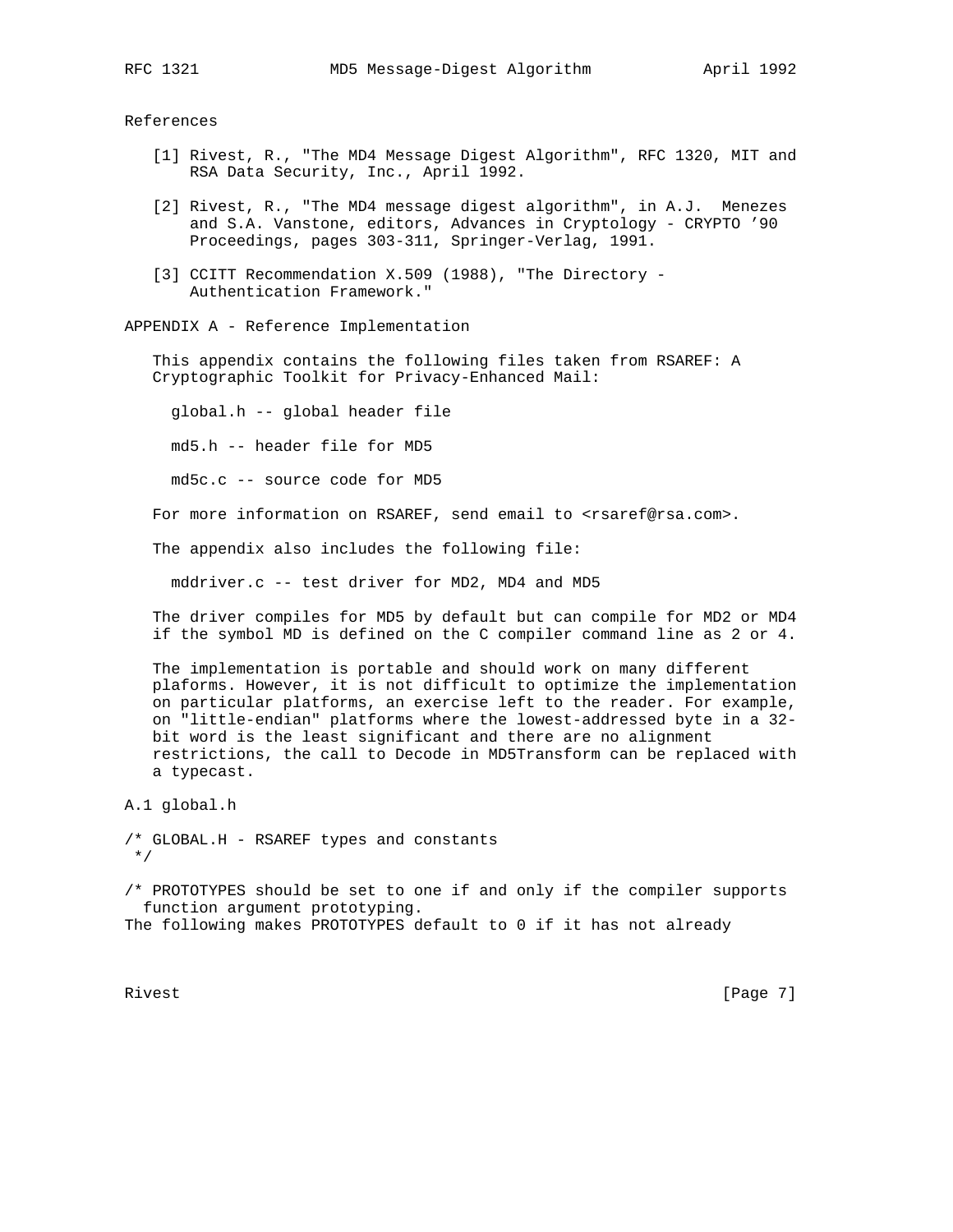been defined with C compiler flags. \*/ #ifndef PROTOTYPES #define PROTOTYPES 0 #endif /\* POINTER defines a generic pointer type \*/ typedef unsigned char \*POINTER; /\* UINT2 defines a two byte word \*/ typedef unsigned short int UINT2; /\* UINT4 defines a four byte word \*/ typedef unsigned long int UINT4; /\* PROTO\_LIST is defined depending on how PROTOTYPES is defined above. If using PROTOTYPES, then PROTO\_LIST returns the list, otherwise it returns an empty list. \*/ #if PROTOTYPES #define PROTO\_LIST(list) list #else #define PROTO\_LIST(list) () #endif A.2 md5.h /\* MD5.H - header file for MD5C.C \*/ /\* Copyright (C) 1991-2, RSA Data Security, Inc. Created 1991. All rights reserved. License to copy and use this software is granted provided that it is identified as the "RSA Data Security, Inc. MD5 Message-Digest Algorithm" in all material mentioning or referencing this software or this function. License is also granted to make and use derivative works provided that such works are identified as "derived from the RSA Data Security, Inc. MD5 Message-Digest Algorithm" in all material mentioning or referencing the derived work.

RSA Data Security, Inc. makes no representations concerning either the merchantability of this software or the suitability of this software for any particular purpose. It is provided "as is" without express or implied warranty of any kind.

Rivest [Page 8]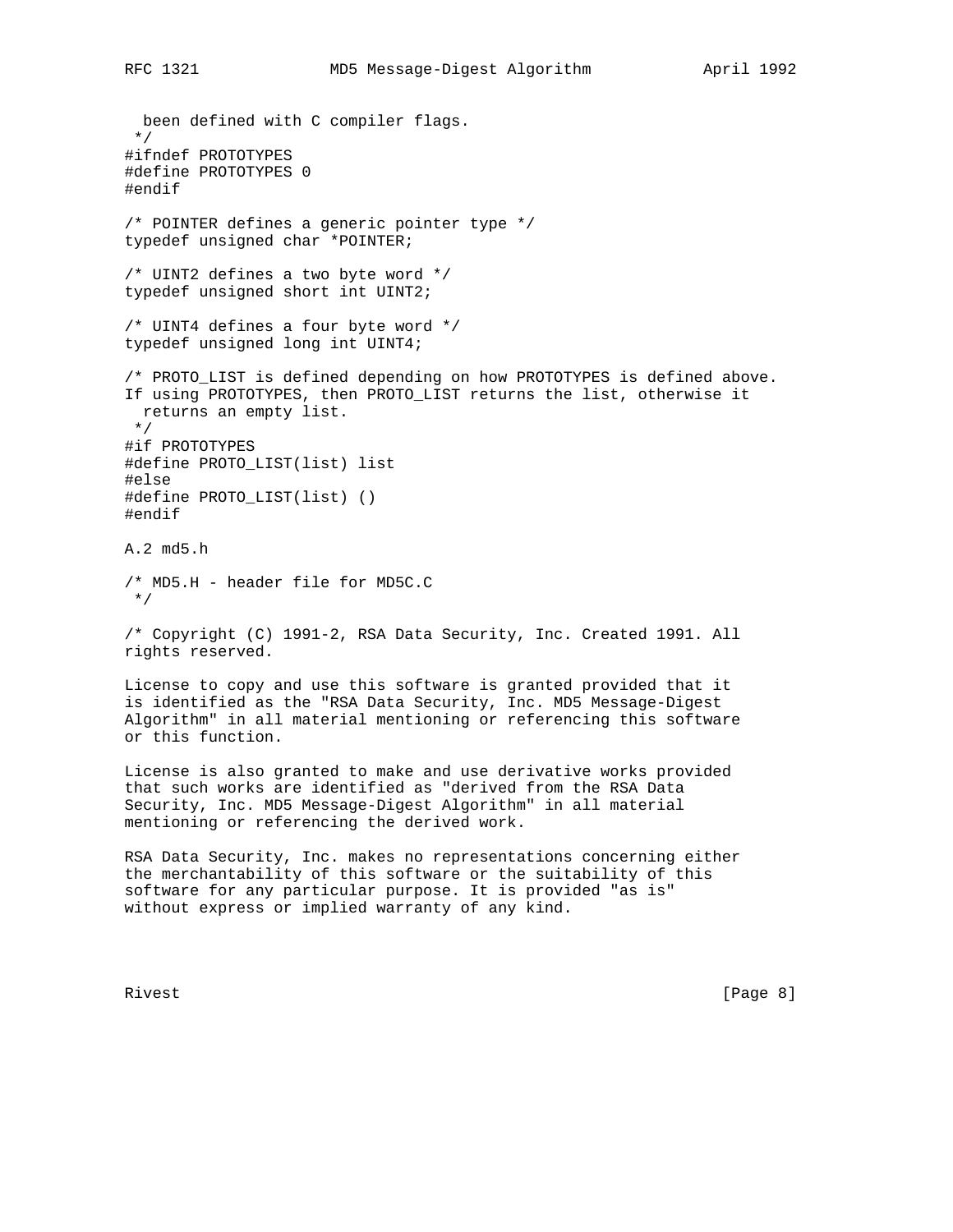These notices must be retained in any copies of any part of this documentation and/or software. \*/ /\* MD5 context. \*/ typedef struct { UINT4 state [4];  $\sqrt{ }$  state (ABCD)  $\star/$ UINT4 count[2];  $\qquad$  /\* number of bits, modulo 2^64 (lsb first) \*/ unsigned char buffer[64]; /\* input buffer \*/ } MD5\_CTX; void MD5Init PROTO\_LIST ((MD5\_CTX \*)); void MD5Update PROTO\_LIST ((MD5\_CTX \*, unsigned char \*, unsigned int)); void MD5Final PROTO\_LIST ((unsigned char [16], MD5\_CTX \*)); A.3 md5c.c /\* MD5C.C - RSA Data Security, Inc., MD5 message-digest algorithm \*/ /\* Copyright (C) 1991-2, RSA Data Security, Inc. Created 1991. All rights reserved. License to copy and use this software is granted provided that it is identified as the "RSA Data Security, Inc. MD5 Message-Digest Algorithm" in all material mentioning or referencing this software or this function. License is also granted to make and use derivative works provided that such works are identified as "derived from the RSA Data Security, Inc. MD5 Message-Digest Algorithm" in all material mentioning or referencing the derived work. RSA Data Security, Inc. makes no representations concerning either the merchantability of this software or the suitability of this software for any particular purpose. It is provided "as is" without express or implied warranty of any kind. These notices must be retained in any copies of any part of this documentation and/or software. \*/ #include "global.h" #include "md5.h" /\* Constants for MD5Transform routine. \*/

Rivest [Page 9]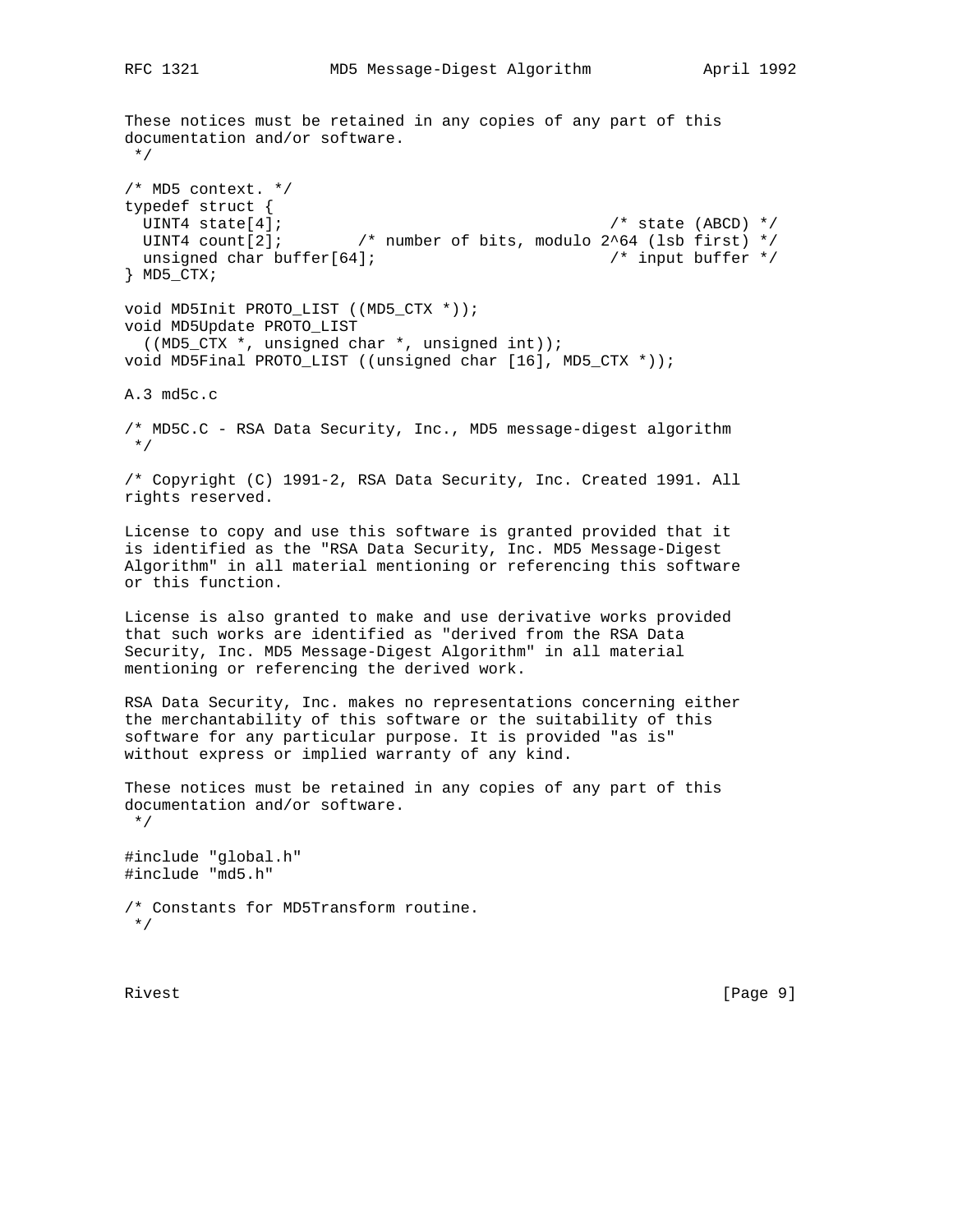#define S11 7 #define S12 12 #define S13 17 #define S14 22 #define S21 5 #define S22 9 #define S23 14 #define S24 20 #define S31 4 #define S32 11 #define S33 16 #define S34 23 #define S41 6 #define S42 10 #define S43 15 #define S44 21 static void MD5Transform PROTO\_LIST ((UINT4 [4], unsigned char [64])); static void Encode PROTO\_LIST ((unsigned char \*, UINT4 \*, unsigned int)); static void Decode PROTO\_LIST ((UINT4 \*, unsigned char \*, unsigned int)); static void MD5\_memcpy PROTO\_LIST ((POINTER, POINTER, unsigned int)); static void MD5\_memset PROTO\_LIST ((POINTER, int, unsigned int)); static unsigned char PADDING[64] = { 0x80, 0, 0, 0, 0, 0, 0, 0, 0, 0, 0, 0, 0, 0, 0, 0, 0, 0, 0, 0, 0, 0, 0, 0, 0, 0, 0, 0, 0, 0, 0, 0, 0, 0, 0, 0, 0, 0, 0, 0, 0, 0, 0, 0, 0, 0, 0, 0, 0, 0, 0, 0, 0, 0, 0, 0, 0, 0, 0, 0, 0, 0, 0, 0 }; /\* F, G, H and I are basic MD5 functions. \*/ #define  $F(x, y, z)$  (((x) & (y)) | ((~x) & (z))) #define  $G(x, y, z)$  (((x) & (z)) | ((y) & (~z))) #define  $H(x, y, z)$  ((x) ^ (y) ^ (z)) #define  $I(x, y, z)$  ((y) ^ ((x) | (~z))) /\* ROTATE\_LEFT rotates x left n bits. \*/ #define ROTATE\_LEFT(x, n) (((x) << (n)) | ((x) >> (32-(n)))) /\* FF, GG, HH, and II transformations for rounds 1, 2, 3, and 4. Rotation is separate from addition to prevent recomputation. \*/ #define FF(a, b, c, d, x, s, ac)  $\{\ \ \backslash$ (a)  $+=$  F ((b), (c), (d)) + (x) + (UINT4)(ac); \ (a) = ROTATE\_LEFT  $((a), (s))$ ; \

Rivest [Page 10]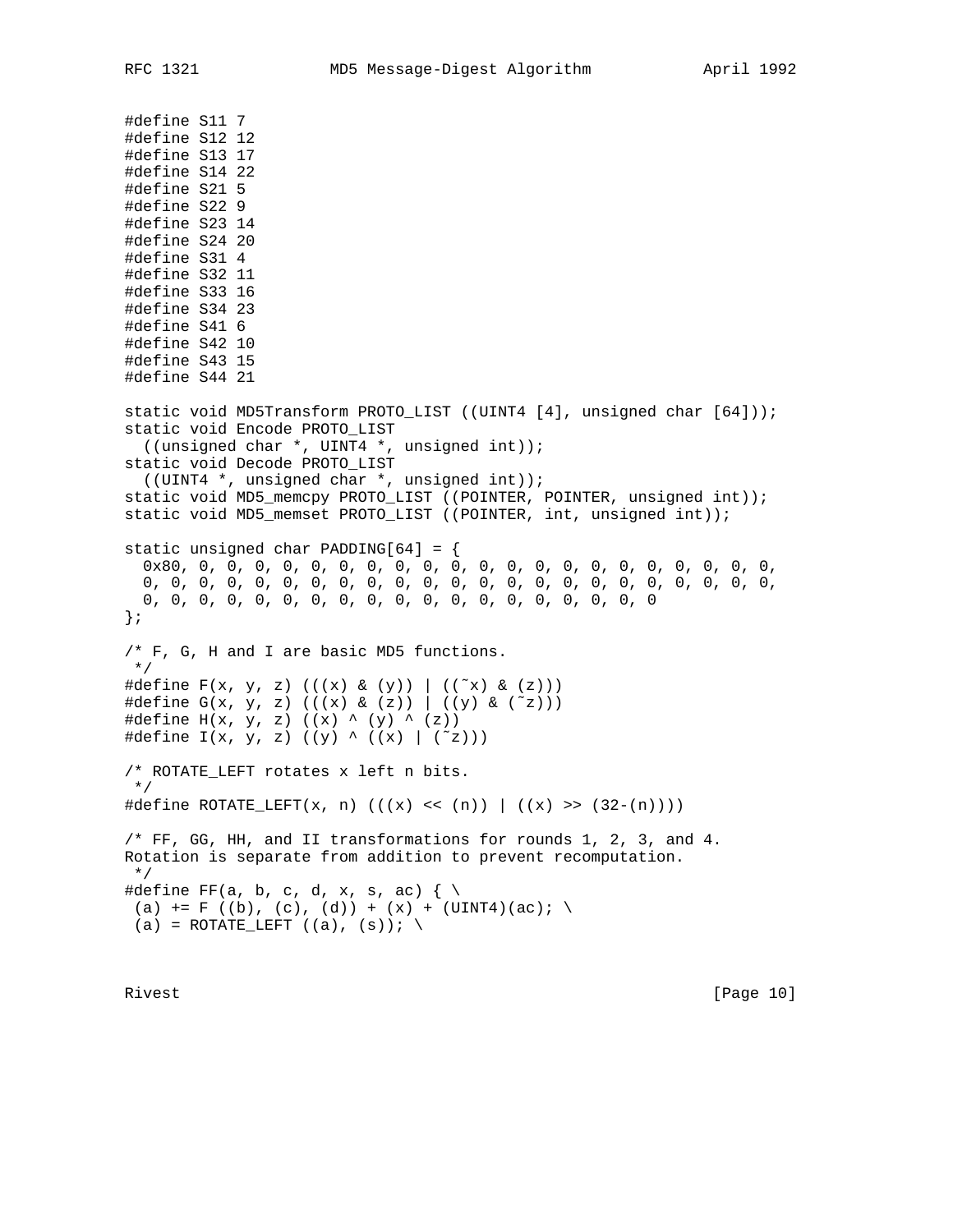```
(a) += (b); \
  }
#define GG(a, b, c, d, x, s, ac) \{\ \ \ \ \(a) += G ((b), (c), (d)) + (x) + (UINT4)(ac);(a) = ROTATE_LEFT ((a), (s)); \
(a) += (b); \
  }
#define HH(a, b, c, d, x, s, ac) \{\ \ \ \ \(a) += H ((b), (c), (d)) + (x) + (UINT4)(ac); \
(a) = ROTATE (LEFT ((a), (s)); \
(a) += (b); \setminus }
#define II(a, b, c, d, x, s, ac) \{\ \ \langle(a) += I ((b), (c), (d)) + (x) + (UINT4)(ac);
(a) = ROTATE_LEFT ((a), (s)); \
(a) += (b); \
  }
/* MD5 initialization. Begins an MD5 operation, writing a new context.
 */
void MD5Init (context)
MD5_CTX *context; /* context */
{
 context->count[0] = context->count[1] = 0;
  /* Load magic initialization constants.
*/
  context->state[0] = 0x67452301;
  context->state[1] = 0xefcdab89;
  context->state[2] = 0x98badcfe;
  context->state[3] = 0x10325476;
}
/* MD5 block update operation. Continues an MD5 message-digest
  operation, processing another message block, and updating the
  context.
 */
void MD5Update (context, input, inputLen)
MD5_CTX *context; /* context */
unsigned char *input; \frac{1}{2} /* input block */
unsigned int inputLen; /* length of input block */
{
  unsigned int i, index, partLen;
   /* Compute number of bytes mod 64 */
  index = (unsigned int)((context->count[0] >> 3) & 0x3F); /* Update number of bits */
  if ((context->count[0] += ((UINT4)inputLen < 3))
```
Rivest [Page 11]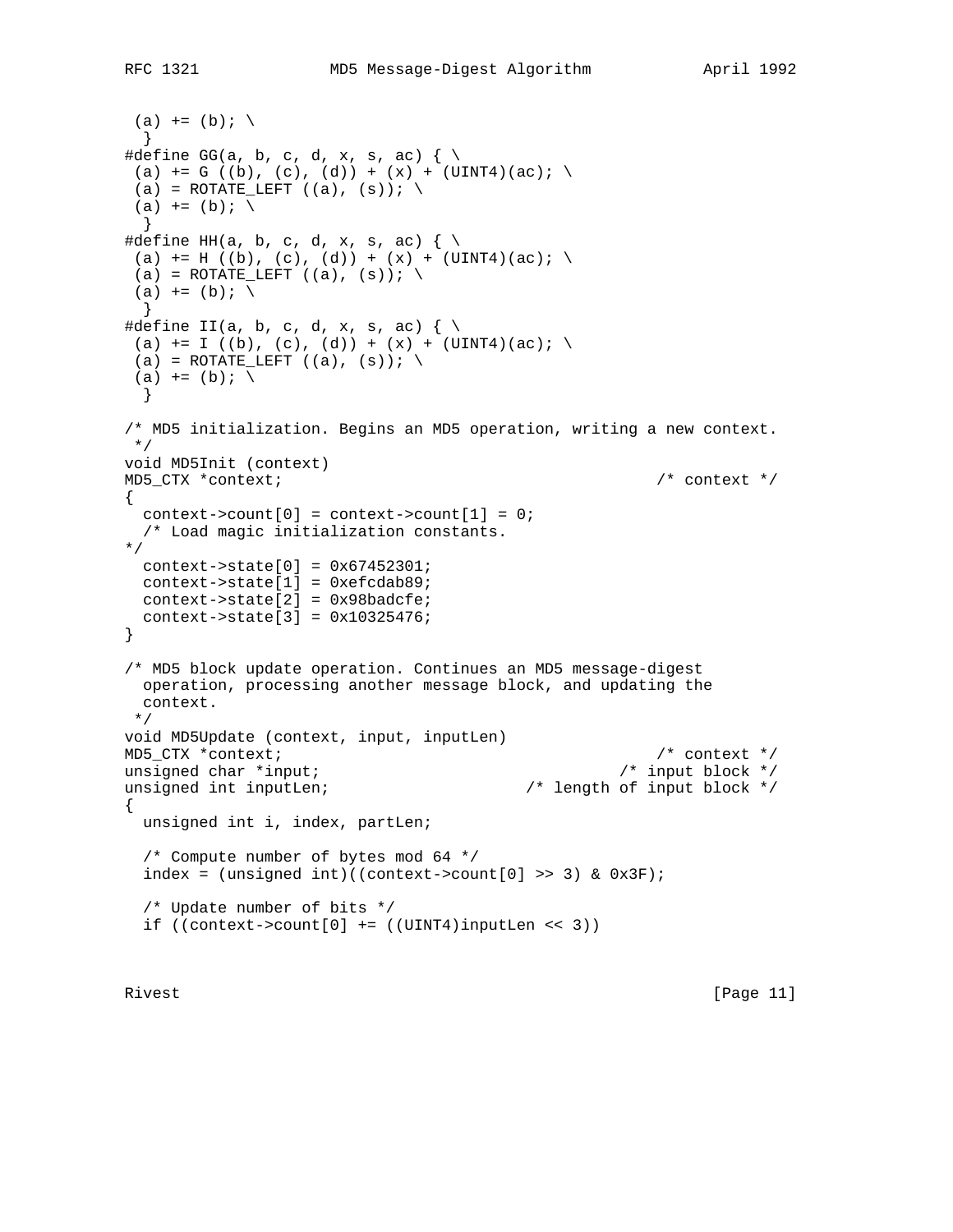```
 < ((UINT4)inputLen << 3))
 context->count[1]++;
 context->count[1] += ((UINT4)inputLen >> 29);
 partLen = 64 - index;
   /* Transform as many times as possible.
*/
   if (inputLen >= partLen) {
 MD5_memcpy
   ((POINTER)&context->buffer[index], (POINTER)input, partLen);
 MD5Transform (context->state, context->buffer);
for (i = partLen; i + 63 < inputLen; i += 64) MD5Transform (context->state, &input[i]);
  index = 0;
  }
  else
 i = 0; /* Buffer remaining input */
  MD5_memcpy
  ((POINTER)&context->buffer[index], (POINTER)&input[i],
  inputLen-i);
}
/* MD5 finalization. Ends an MD5 message-digest operation, writing the
  the message digest and zeroizing the context.
  */
void MD5Final (digest, context)
unsigned char digest[16]; /* message digest */
MD5_CTX *context; /* context */
{
  unsigned char bits[8];
  unsigned int index, padLen;
   /* Save number of bits */
  Encode (bits, context->count, 8);
  /* Pad out to 56 mod 64.
*/
 index = (unsigned int)((context->count[0] > 3) & 0x3f); padLen = (index < 56) ? (56 - index) : (120 - index);
  MD5Update (context, PADDING, padLen);
  /* Append length (before padding) */
  MD5Update (context, bits, 8);
```
Rivest [Page 12]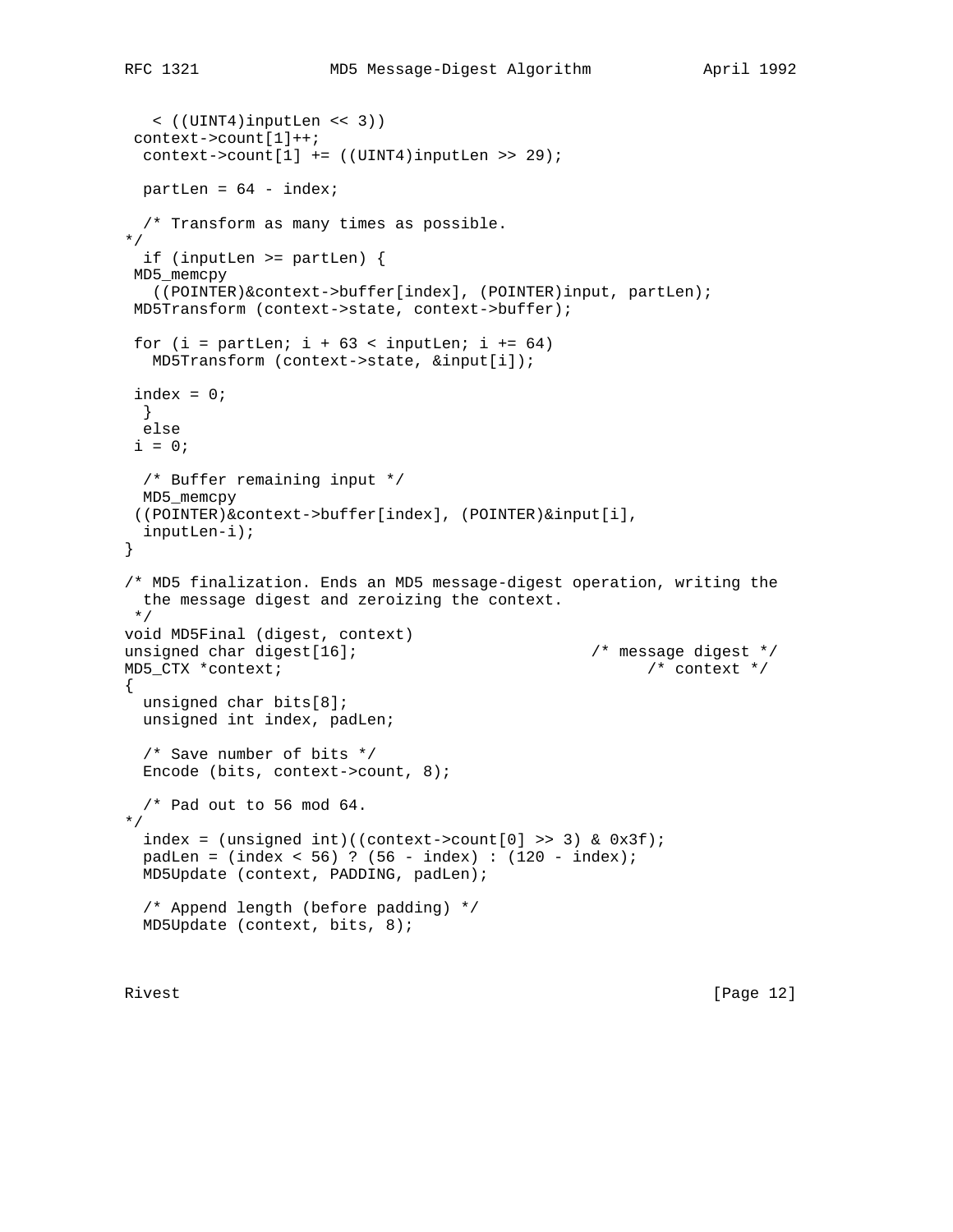```
 /* Store state in digest */
   Encode (digest, context->state, 16);
  /* Zeroize sensitive information.
*/
  MD5_memset ((POINTER)context, 0, sizeof (*context));
}
/* MD5 basic transformation. Transforms state based on block.
 */
static void MD5Transform (state, block)
UINT4 state[4];
unsigned char block[64];
\left\{ \right.UINT4 a = state[0], b = state[1], c = state[2], d = state[3], x[16];
  Decode (x, block, 64);
 /* Round 1 */FF (a, b, c, d, x[ 0], S11, 0xd76aa478); /* 1 */FF (d, a, b, c, x[ 1], S12, 0xe8c7b756); /* 2 */FF (c, d, a, b, x[ 2], S13, 0x242070db; /* 3 */
 FF (b, c, d, a, x[ 3], S14, 0xc1bdceee); /* 4 */ FF (a, b, c, d, x[ 4], S11, 0xf57c0faf); /* 5 */
  FF (d, a, b, c, x[ 5], S12, 0x4787c62a); /* 6 */
  FF (c, d, a, b, x[ 6], S13, 0xa8304613); /* 7 */
  FF (b, c, d, a, x[ 7], S14, 0xfd469501); /* 8 */
  FF (a, b, c, d, x[ 8], S11, 0x698098d8); /* 9 */
  FF (d, a, b, c, x[ 9], S12, 0x8b44f7af); /* 10 */
  FF (c, d, a, b, x[10], S13, 0xffff5bb1); /* 11 */
  FF (b, c, d, a, x[11], S14, 0x895cd7be); /* 12 */
  FF (a, b, c, d, x[12], S11, 0x6b901122); /* 13 */
  FF (d, a, b, c, x[13], S12, 0xfd987193); /* 14 */
  FF (c, d, a, b, x[14], S13, 0xa679438e); /* 15 */
  FF (b, c, d, a, x[15], S14, 0x49b40821); /* 16 */
  /* Round 2 */
   GG (a, b, c, d, x[ 1], S21, 0xf61e2562); /* 17 */
   GG (d, a, b, c, x[ 6], S22, 0xc040b340); /* 18 */
   GG (c, d, a, b, x[11], S23, 0x265e5a51); /* 19 */
   GG (b, c, d, a, x[ 0], S24, 0xe9b6c7aa); /* 20 */
   GG (a, b, c, d, x[ 5], S21, 0xd62f105d); /* 21 */
  GG (d, a, b, c, x[10], S22, 0x2441453); /* 22 */
   GG (c, d, a, b, x[15], S23, 0xd8a1e681); /* 23 */
  GG (b, c, d, a, x[ 4], S24, 0xe7d3fbc8); /* 24 */
  GG (a, b, c, d, x[ 9], S21, 0x21e1cde6); /* 25 */
  GG (d, a, b, c, x[14], S22, 0xc33707d6); /* 26 */
  GG (c, d, a, b, x[ 3], S23, 0xf4d50d87); /* 27 */
```
Rivest [Page 13]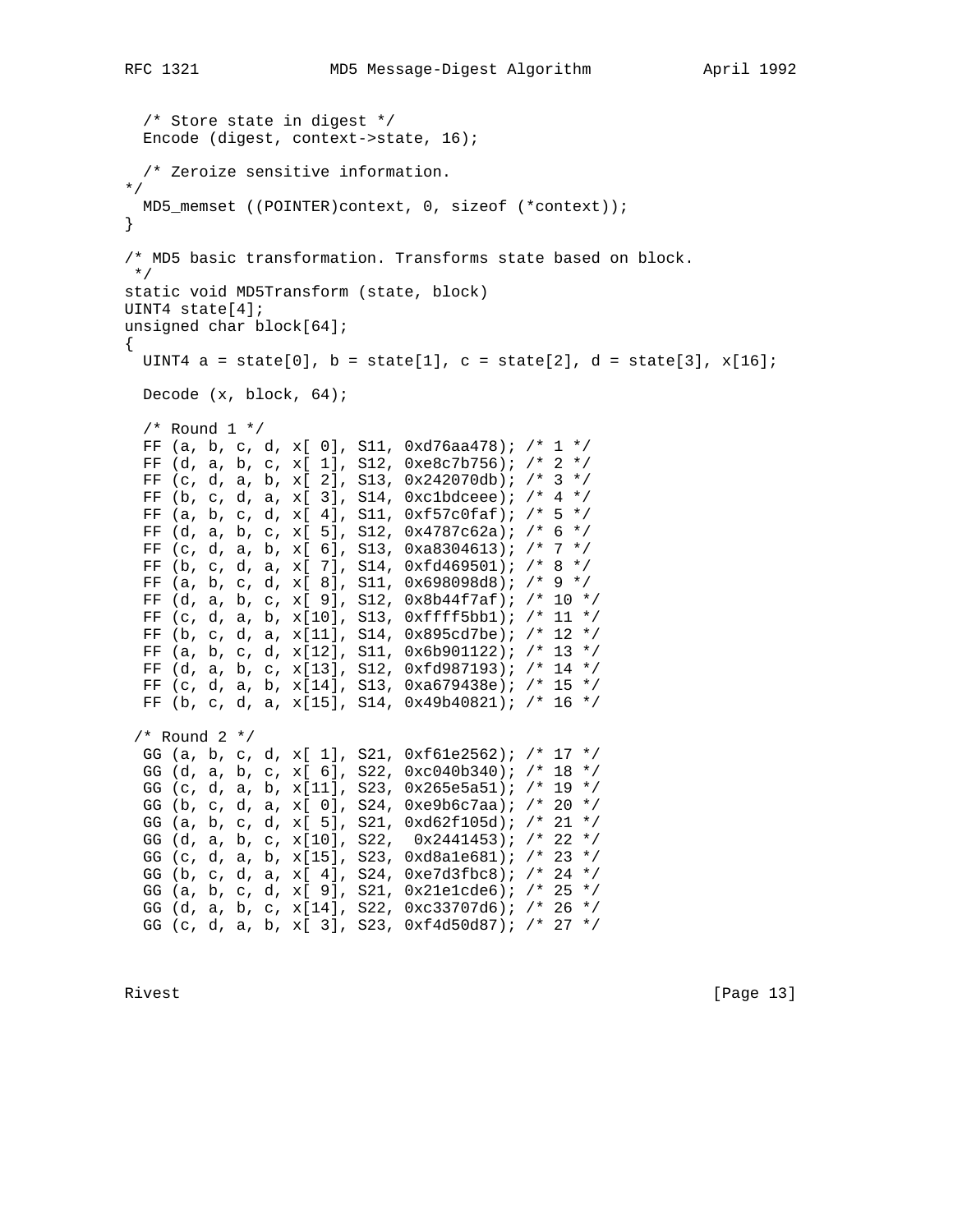GG (b, c, d, a, x[ 8], S24, 0x455a14ed); /\* 28 \*/ GG (a, b, c, d, x[13], S21, 0xa9e3e905); /\* 29 \*/ GG (d, a, b, c, x[ 2], S22,  $0$ xfcefa3f8); /\* 30 \*/ GG (c, d, a, b, x[ 7], S23, 0x676f02d9); /\* 31 \*/ GG (b, c, d, a, x[12], S24, 0x8d2a4c8a); /\* 32 \*/  $/*$  Round 3  $*/$  HH (a, b, c, d, x[ 5], S31, 0xfffa3942); /\* 33 \*/ HH (d, a, b, c, x[ 8], S32, 0x8771f681); /\* 34 \*/ HH (c, d, a, b, x[11], S33, 0x6d9d6122); /\* 35 \*/ HH (b, c, d, a, x[14], S34, 0xfde5380c); /\* 36 \*/ HH (a, b, c, d, x[ 1], S31, 0xa4beea44); /\* 37 \*/ HH (d, a, b, c, x[ 4], S32, 0x4bdecfa9); /\* 38 \*/ HH (c, d, a, b, x[ 7], S33, 0xf6bb4b60); /\* 39 \*/ HH (b, c, d, a, x[10], S34, 0xbebfbc70); /\* 40 \*/ HH (a, b, c, d, x[13], S31, 0x289b7ec6); /\* 41 \*/ HH (d, a, b, c, x[ 0], S32, 0xeaa127fa); /\* 42 \*/ HH (c, d, a, b, x[ 3], S33, 0xd4ef3085); /\* 43 \*/ HH (b, c, d, a, x[ 6], S34, 0x4881d05); /\* 44 \*/ HH (a, b, c, d, x[ 9], S31, 0xd9d4d039); /\* 45 \*/ HH (d, a, b, c, x[12], S32, 0xe6db99e5); /\* 46 \*/ HH (c, d, a, b, x[15], S33, 0x1fa27cf8); /\* 47 \*/ HH (b, c, d, a, x[ 2], S34, 0xc4ac5665); /\* 48 \*/  $/*$  Round 4  $*/$  II (a, b, c, d, x[ 0], S41, 0xf4292244); /\* 49 \*/ II (d, a, b, c, x[ 7], S42, 0x432aff97); /\* 50 \*/ II (c, d, a, b, x[14], S43, 0xab9423a7); /\* 51 \*/ II (b, c, d, a, x[ 5], S44, 0xfc93a039); /\* 52 \*/ II (a, b, c, d, x[12], S41, 0x655b59c3); /\* 53 \*/ II (d, a, b, c, x[ 3], S42, 0x8f0ccc92); /\* 54 \*/ II (c, d, a, b, x[10], S43, 0xffeff47d); /\* 55 \*/ II (b, c, d, a, x[ 1], S44, 0x85845dd1); /\* 56 \*/ II (a, b, c, d, x[ 8], S41, 0x6fa87e4f); /\* 57 \*/ II (d, a, b, c, x[15], S42, 0xfe2ce6e0); /\* 58 \*/ II (c, d, a, b, x[ 6], S43, 0xa3014314); /\* 59 \*/ II (b, c, d, a, x[13], S44, 0x4e0811a1); /\* 60 \*/ II (a, b, c, d, x[ 4], S41, 0xf7537e82); /\* 61 \*/ II (d, a, b, c, x[11], S42, 0xbd3af235); /\* 62 \*/ II (c, d, a, b, x[ 2], S43, 0x2ad7d2bb); /\* 63 \*/ II (b, c, d, a, x[ 9], S44, 0xeb86d391); /\* 64 \*/ state $[0]$  += a; state $[1]$  += b; state $[2]$  += c; state[3]  $+= d$ ; /\* Zeroize sensitive information.

Rivest [Page 14]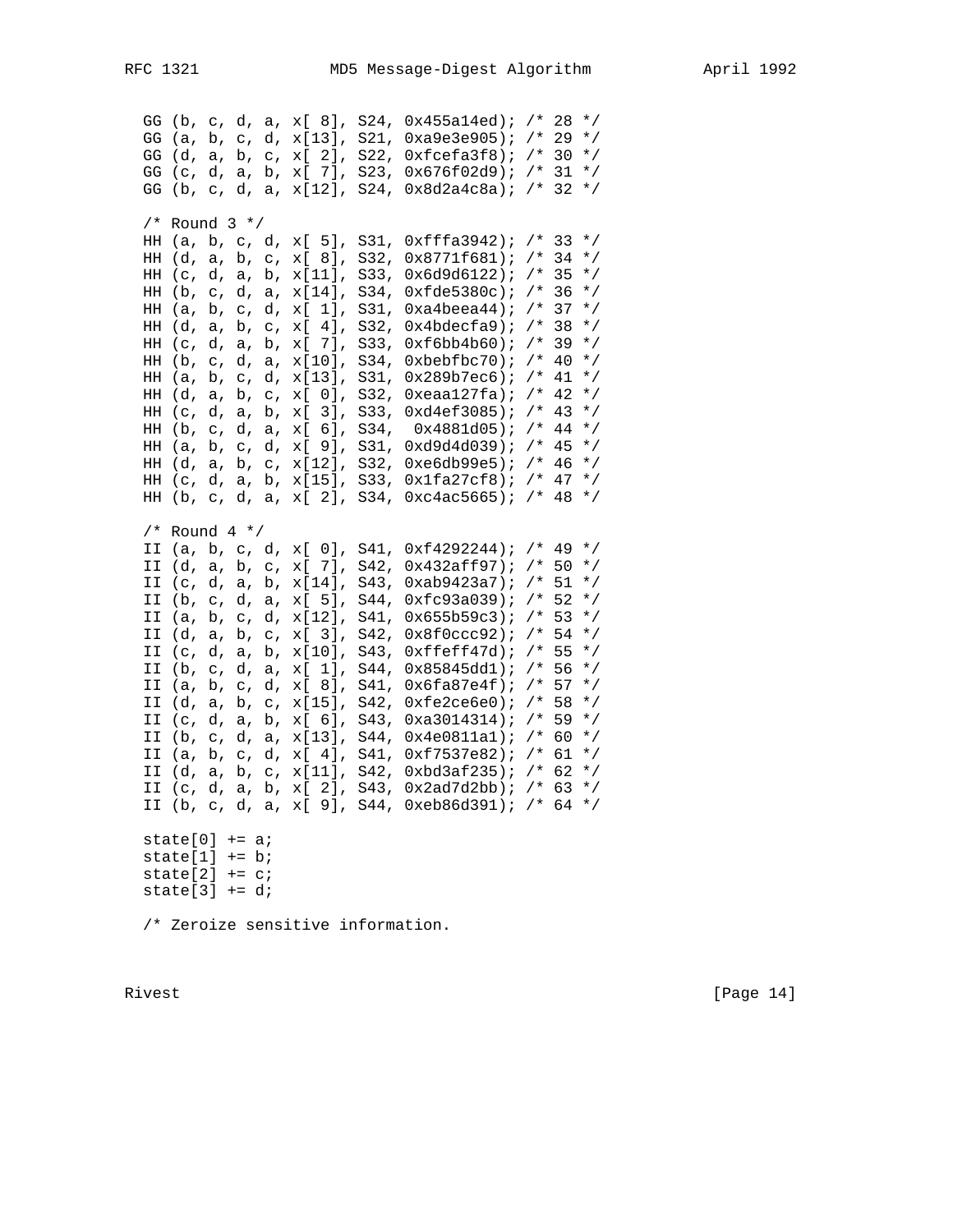```
*/
  MD5_memset ((POINTER)x, 0, sizeof (x));
}
/* Encodes input (UINT4) into output (unsigned char). Assumes len is
  a multiple of 4.
  */
static void Encode (output, input, len)
unsigned char *output;
UINT4 *input;
unsigned int len;
{
  unsigned int i, j;
 for (i = 0, j = 0; j < len; i++, j += 4) {
 output[j] = (unsigned char)(input[i] & 0xf);output[j+1] = (unsigned char)((input[i] >> 8) & 0xff);
 output[j+2] = (unsigned char)((input[i] >> 16) & 0xff);
output[j+3] = (unsigned char)((input[i] >> 24) & 0xfj; }
}
/* Decodes input (unsigned char) into output (UINT4). Assumes len is
  a multiple of 4.
  */
static void Decode (output, input, len)
UINT4 *output;
unsigned char *input;
unsigned int len;
{
  unsigned int i, j;
 for (i = 0, j = 0; j < len; i++), j += 4)
output[i] = ((UINT4)input[j]) | ((UINT4)input[j+1]) << 8)((UINT4)input[j+2]) << 16) ((UINT4)input[j+3]) << 24);}
/* Note: Replace "for loop" with standard memcpy if possible.
 */
static void MD5_memcpy (output, input, len)
POINTER output;
POINTER input;
unsigned int len;
{
  unsigned int i;
 for (i = 0; i < len; i++)
```
Rivest [Page 15]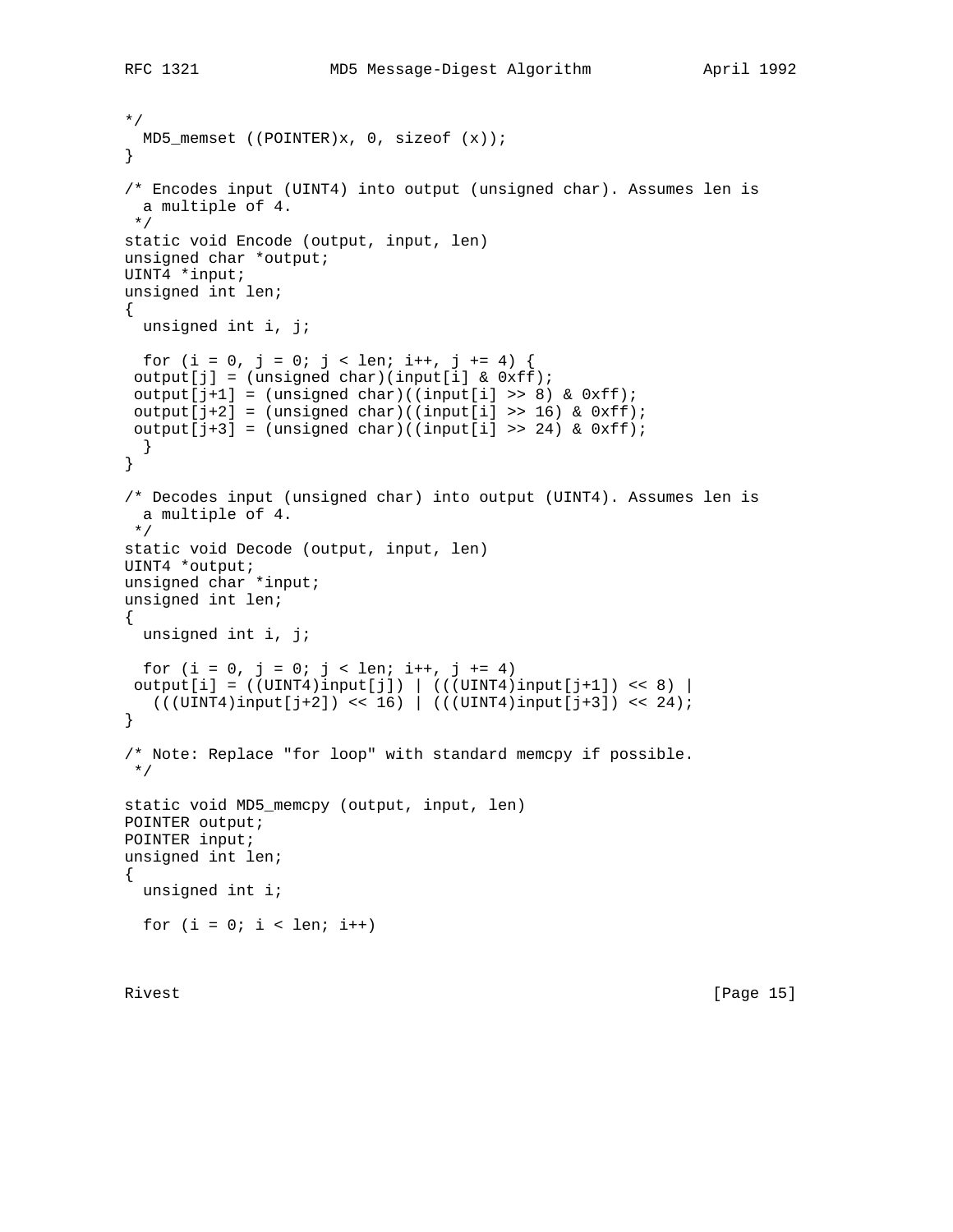$output[i] = input[i];$ } /\* Note: Replace "for loop" with standard memset if possible. \*/ static void MD5\_memset (output, value, len) POINTER output; int value; unsigned int len; { unsigned int i; for  $(i = 0; i < len; i++)$  $((char *)output)[i] = (char)value;$ } A.4 mddriver.c /\* MDDRIVER.C - test driver for MD2, MD4 and MD5 \*/ /\* Copyright (C) 1990-2, RSA Data Security, Inc. Created 1990. All rights reserved. RSA Data Security, Inc. makes no representations concerning either the merchantability of this software or the suitability of this software for any particular purpose. It is provided "as is" without express or implied warranty of any kind. These notices must be retained in any copies of any part of this documentation and/or software. \*/ /\* The following makes MD default to MD5 if it has not already been defined with C compiler flags. \*/ #ifndef MD #define MD MD5 #endif #include <stdio.h> #include <time.h> #include <string.h> #include "global.h"  $\# \texttt{if}$  MD == 2 #include "md2.h" #endif #if  $MD == 4$ 

Rivest [Page 16]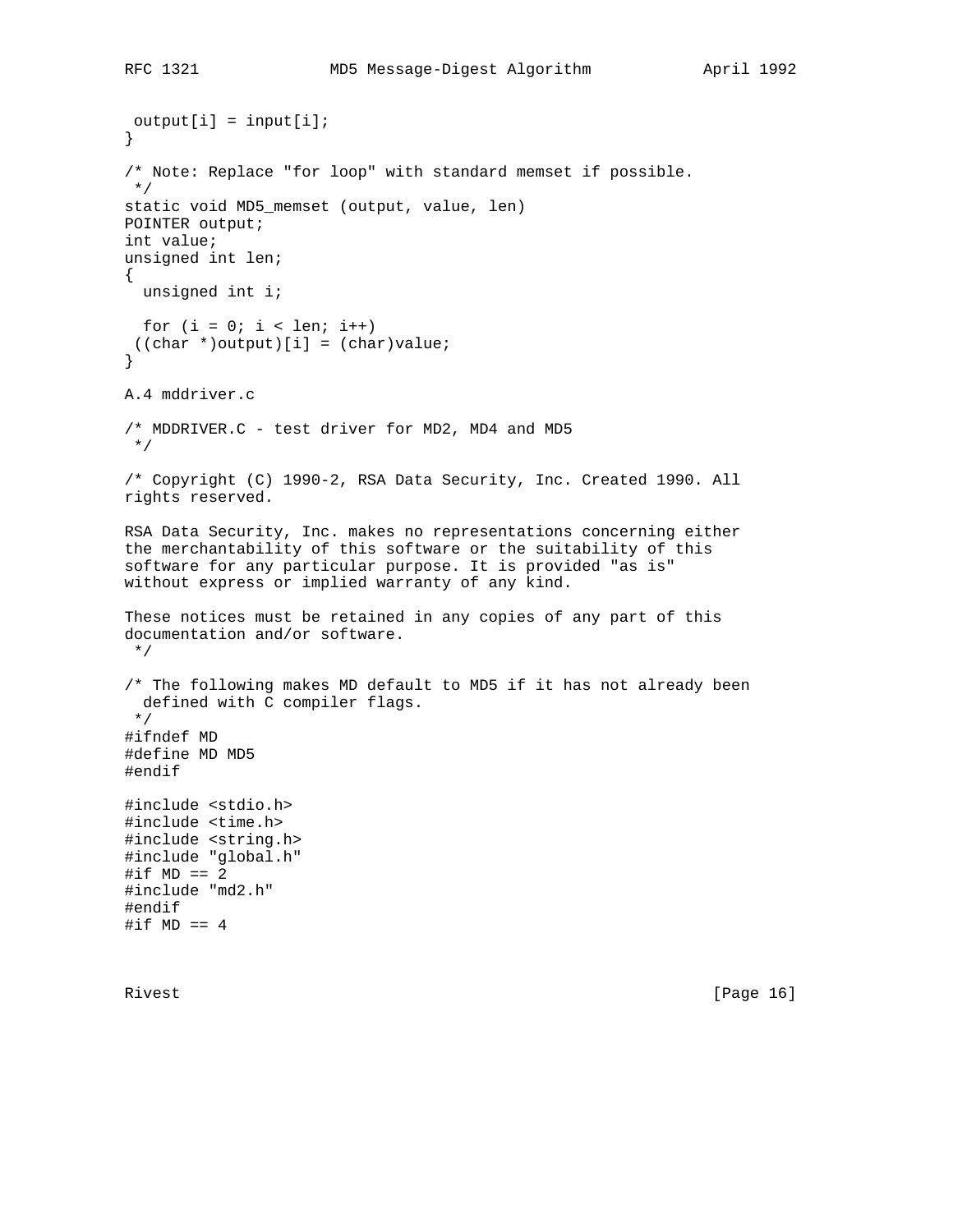#include "md4.h" #endif #if  $MD == 5$ #include "md5.h" #endif /\* Length of test block, number of test blocks. \*/ #define TEST\_BLOCK\_LEN 1000 #define TEST\_BLOCK\_COUNT 1000 static void MDString PROTO\_LIST ((char \*)); static void MDTimeTrial PROTO\_LIST ((void)); static void MDTestSuite PROTO\_LIST ((void)); static void MDFile PROTO\_LIST ((char \*)); static void MDFilter PROTO LIST ((void)); static void MDPrint PROTO\_LIST ((unsigned char [16])); #if  $MD == 2$ #define MD\_CTX MD2\_CTX #define MDInit MD2Init #define MDUpdate MD2Update #define MDFinal MD2Final #endif #if  $MD == 4$ #define MD\_CTX MD4\_CTX #define MDInit MD4Init #define MDUpdate MD4Update #define MDFinal MD4Final #endif #if  $MD == 5$ #define MD\_CTX MD5\_CTX #define MDInit MD5Init #define MDUpdate MD5Update #define MDFinal MD5Final #endif /\* Main driver. Arguments (may be any combination): -sstring - digests string -t - runs time trial -x - runs test script filename - digests file (none) - digests standard input \*/ int main (argc, argv) int argc;

Rivest [Page 17]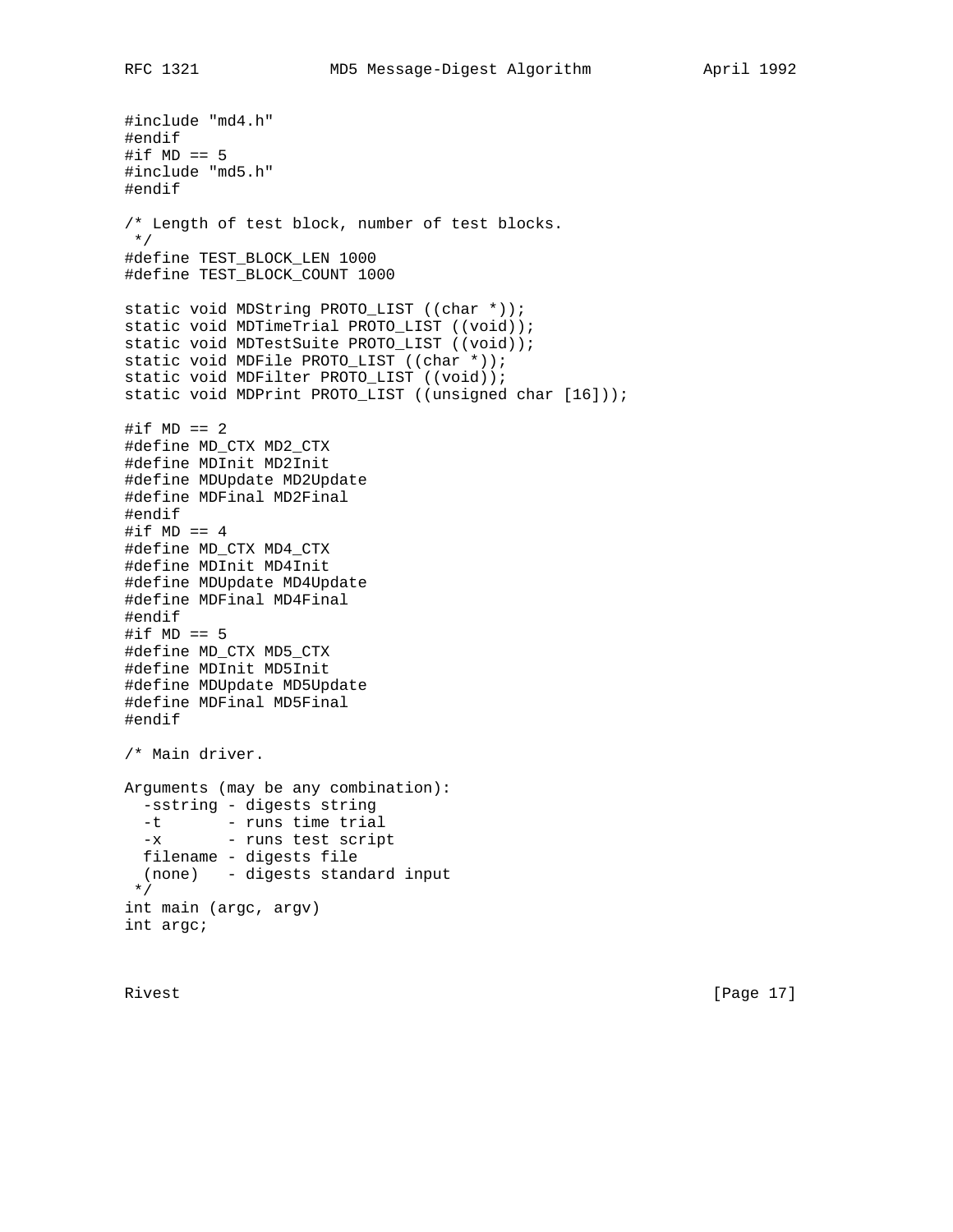```
char *argv[];
{
   int i;
  if (\text{argc} > 1)for (i = 1; i < argc; i++)if (\arg v[i][0] == '-' && \arg v[i][1] == 's')MDString (\text{argv}[i] + 2);
   else if (strcmp (argv[i], "-t") == 0)
     MDTimeTrial ();
   else if (strcmp (argv[i], "-x") == 0)
     MDTestSuite ();
    else
     MDFile (argv[i]);
   else
 MDFilter ();
  return (0);
}
/* Digests a string and prints the result.
 */
static void MDString (string)
char *string;
{
  MD_CTX context;
   unsigned char digest[16];
  unsigned int len = strlen (string);
  MDInit (&context);
   MDUpdate (&context, string, len);
   MDFinal (digest, &context);
  printf ("MD%d (\n\langle "\s \rangle") = ", MD, string);
  MDPrint (digest);
 printf (\sqrt[n]{n});
}
/* Measures the time to digest TEST_BLOCK_COUNT TEST_BLOCK_LEN-byte
  blocks.
  */
static void MDTimeTrial ()
{
  MD_CTX context;
   time_t endTime, startTime;
   unsigned char block[TEST_BLOCK_LEN], digest[16];
   unsigned int i;
```
Rivest [Page 18]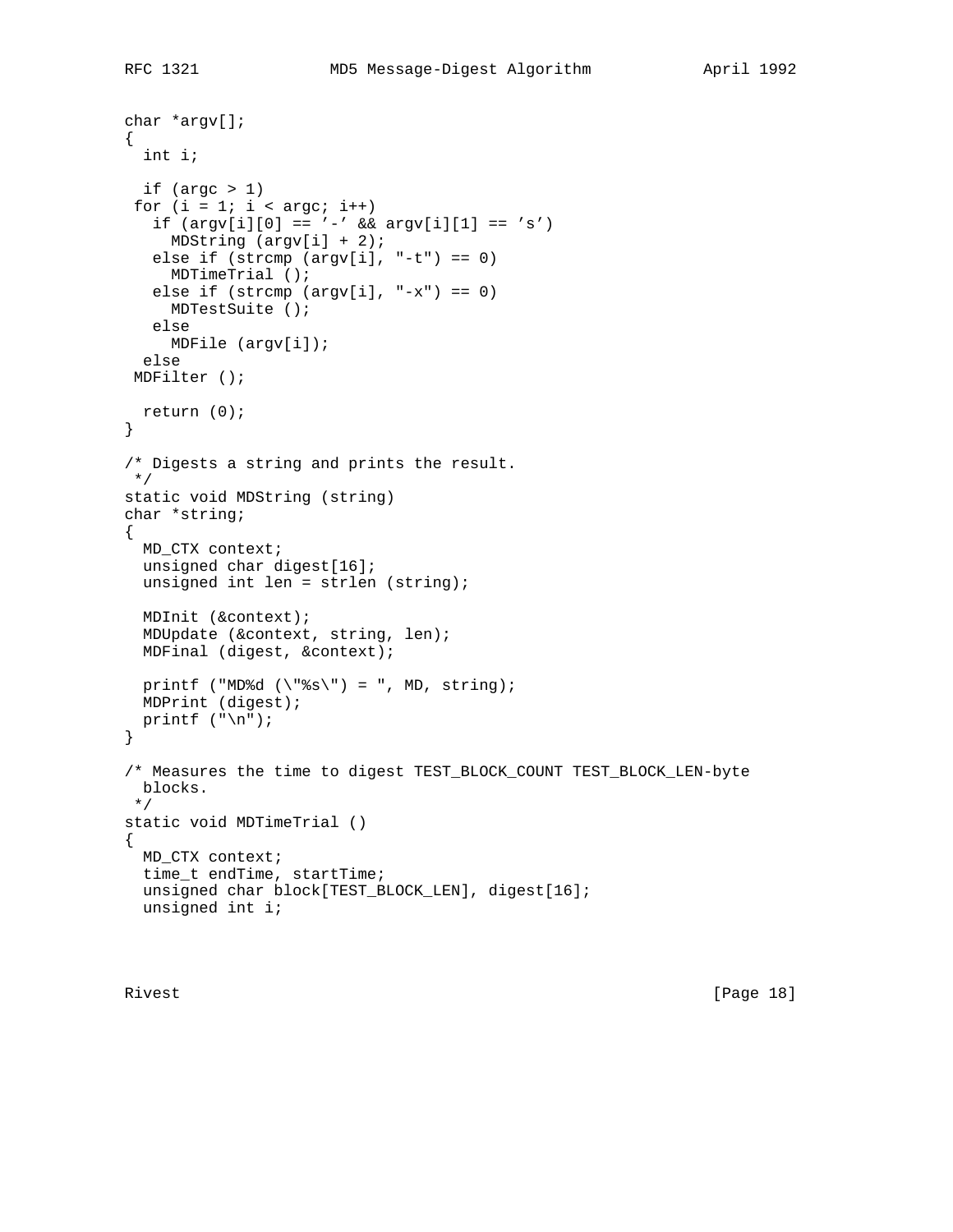```
 printf
  ("MD%d time trial. Digesting %d %d-byte blocks ...", MD,
   TEST_BLOCK_LEN, TEST_BLOCK_COUNT);
   /* Initialize block */
  for (i = 0; i < TEST_BLOCALEN; i++)block[i] = (unsigned char)(i & 0xff); /* Start timer */
  time (&startTime);
   /* Digest blocks */
  MDInit (&context);
  for (i = 0; i < \text{TEST\_BLOCK\_COUNT}; i++) MDUpdate (&context, block, TEST_BLOCK_LEN);
  MDFinal (digest, &context);
  /* Stop timer */
  time (&endTime);
  printf (" done\n");
  printf ("Digest = ");
  MDPrint (digest);
 printf ("\nTime = dd seconds\n", (long)(endTime-startTime));
  printf
  ("Speed = %ld bytes/second\n",
   (long)TEST_BLOCK_LEN * (long)TEST_BLOCK_COUNT/(endTime-startTime));
}
/* Digests a reference suite of strings and prints the results.
  */
static void MDTestSuite ()
{
  printf ("MD%d test suite:\n", MD);
  MDString ("");
  MDString ("a");
  MDString ("abc");
  MDString ("message digest");
  MDString ("abcdefghijklmnopqrstuvwxyz");
  MDString
  ("ABCDEFGHIJKLMNOPQRSTUVWXYZabcdefghijklmnopqrstuvwxyz0123456789");
  MDString
  ("1234567890123456789012345678901234567890\
1234567890123456789012345678901234567890");
}
/* Digests a file and prints the result.
```
Rivest [Page 19]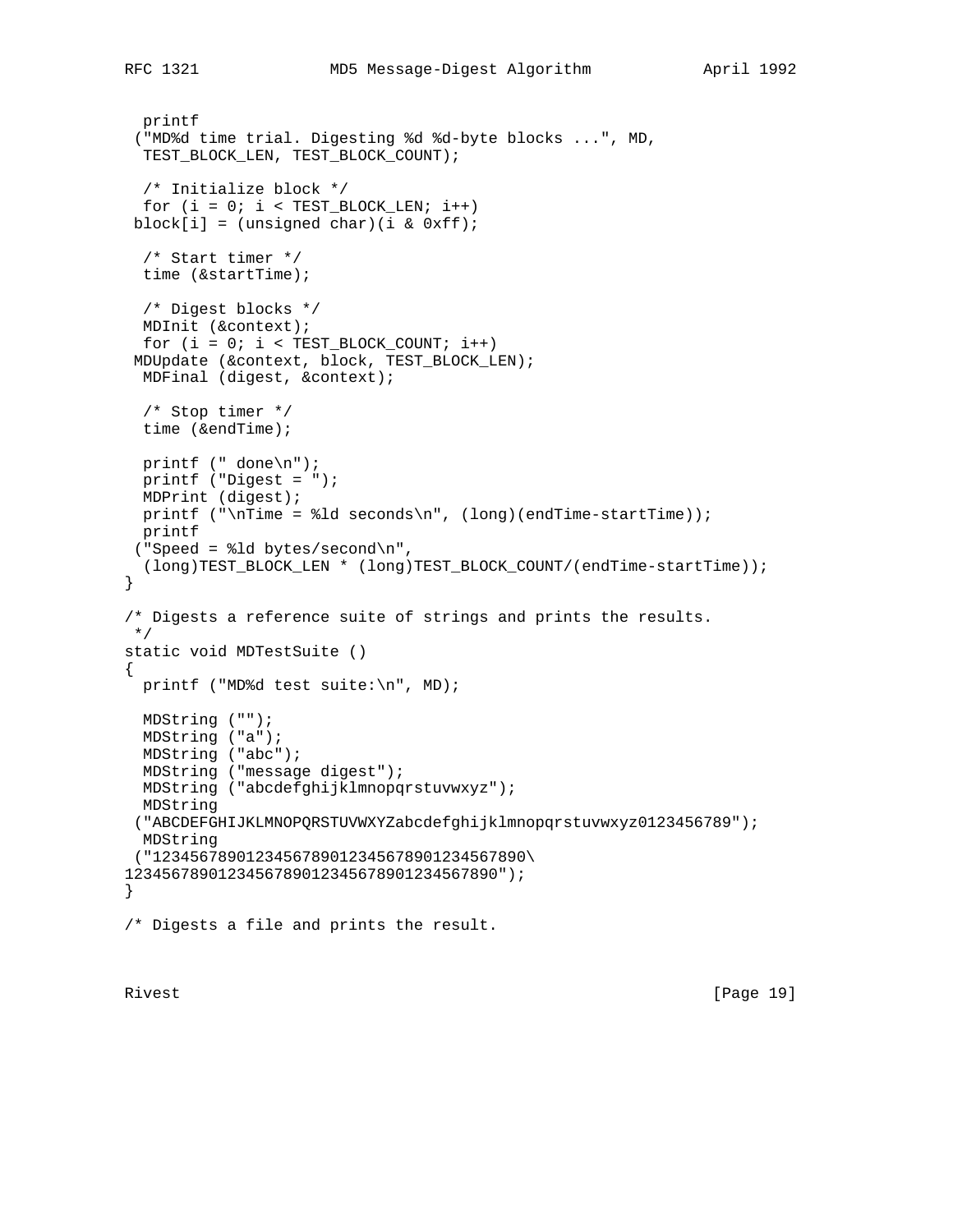```
 */
static void MDFile (filename)
char *filename;
{
  FILE *file;
  MD_CTX context;
  int len;
 unsigned char buffer[1024], digest[16];
  if ((file = fopen (filename, "rb")) == NULL)
 printf ("%s can't be opened\n", filename);
  else {
  MDInit (&context);
 while (len = fread (buffer, 1, 1024, file))
   MDUpdate (&context, buffer, len);
 MDFinal (digest, &context);
 fclose (file);
 printf ("MD%d (%s) = ", MD, filename);
 MDPrint (digest);
printf (\sqrt[n]{n});
  }
}
/* Digests the standard input and prints the result.
  */
```

```
static void MDFilter ()
{
  MD_CTX context;
```

```
 int len;
unsigned char buffer[16], digest[16];
 MDInit (&context);
```

```
 while (len = fread (buffer, 1, 16, stdin))
 MDUpdate (&context, buffer, len);
  MDFinal (digest, &context);
  MDPrint (digest);
  printf ("\n");
}
/* Prints a message digest in hexadecimal.
```

```
 */
static void MDPrint (digest)
unsigned char digest[16];
{
```
Rivest [Page 20]